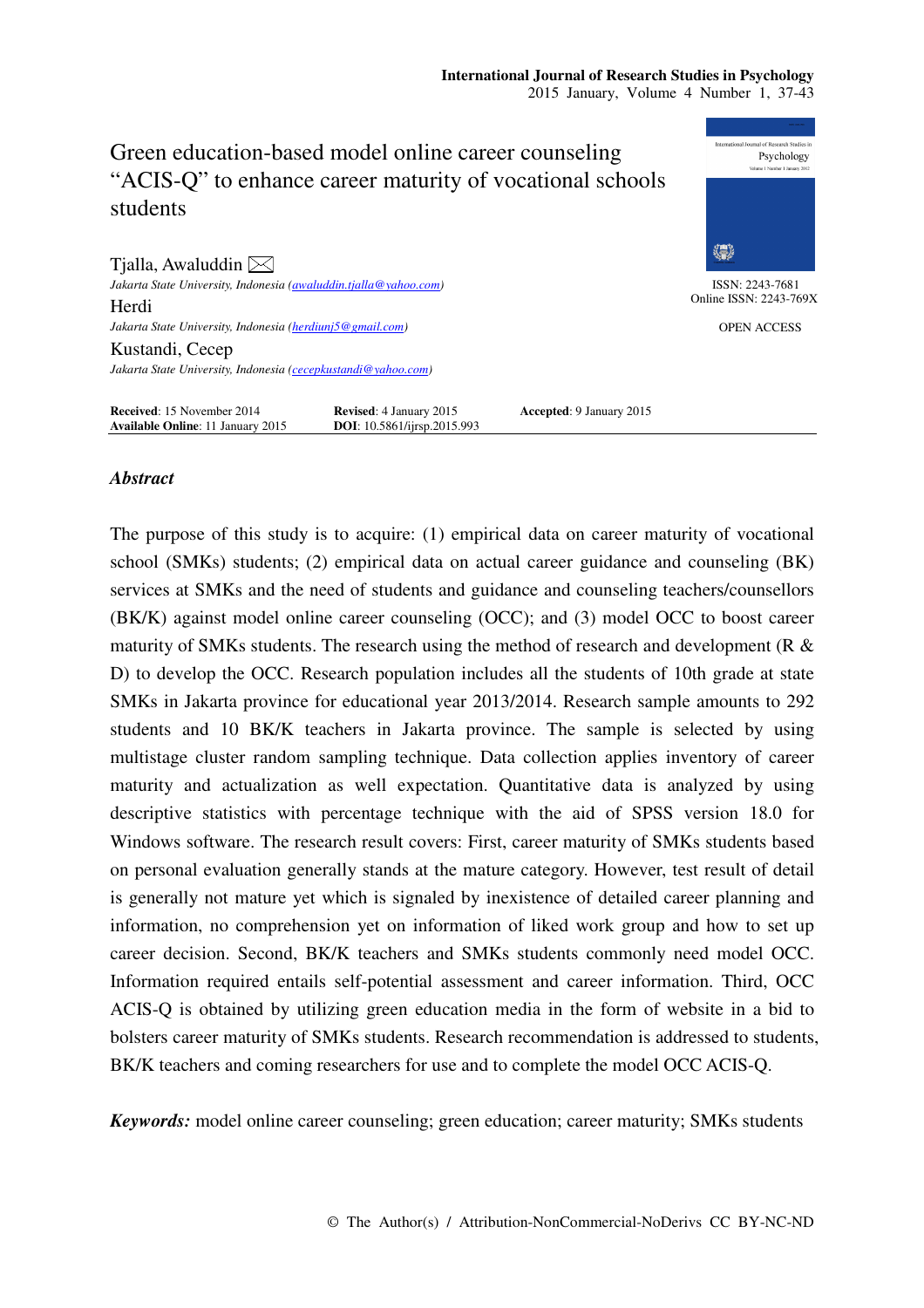## **Green education-based model online career counseling "ACIS-Q" to enhance career maturity of vocational schools students**

### **1. Introduction**

Implementation of 2013 curriculum mandates the existence of interest program for students at the level of senior high school, including vocational schools (SMKs) managed in an effort to obtain data and information related to students tendency of their interest (SDM and PMP Development Agency of Kemendikbud, 2013a). One of the indispensable components in interest services of SMKs students covering interest service program (career guidance and counseling) is assessment and development of students' career maturity or career competency. Having career maturity (obvious interest), according to SDM and PMP Development Agency of Kemendikbud (2013b), SMKs graduates are expected to have owned steady and clear concept of where and what to be after they have graduated from SMK.

Such a policy is in urgency to be implemented soon with through planning and preparation. Based on empirical fact as explained by the Indonesian Ministry of Youth and Sports (Republika, 2012), educated unemployment in the productive age amounts to 41.81%, and educated unemployment from SMK level totals 11.87%. As for (SDM and PMP Development Agency of Kemendikbud, 2013b), one empirical fact which has caused this condition is huge tendency of SMK graduates to continue their study to higher stage is not (yet) based on their interest with sufficient self-potential and condition.

If analyzed through career development theory, the fact on unpreparedness of SMK graduates to enter work world and increasing number of educated unemployment resulted from unsufficient knowledge on self-potential and information on work world. This condition makes SMKs students unable to reach career maturity (Sharf, 1992; Crites, 1986; Paton & Lokan, 2001; Savickas, 2001; McMahon & Paton, 2006; Hassan, 2006) or career competence (ASCA in Cobia & Henderson, 2003) resulting in obstacles in setting up career decision. Meanwhile, as for Crites (Sharf, 1992) *".... the maturity of an individual's vocational behavior as indicated by the similarity between his behavior and that of the oldest individual's in his vocational stages*". Besides, according to Super (Sharf, 1992) career maturity is*"....the readiness to make appropriate career decisions"....readiness to make (a) good choice (s)..."*. It means individual (student) reaching career maturity will be prepared and able to make decision and career option exactly.

Such theoretical analysis and empirical fact have to be taken into account. There must be some efforts to be taken soon to cope with the issue. One of endeavors which can be held is by optimizing career nurturing and counseling services at SMKs through utilization of information technology and communication (TIC). However, empirical fact shows that BK career service at SMKs is not sufficiently conducted yet and TIC is yet to be utilized that information on self-potential and work world is then done conventionally, out of date, requires a lot of paper for printing, resulting in unfriendly environment.

Such theoretical analysis and empirical fact lead to the importance of green education based TIC utilization in the services of assessment and career BK. The term green education is defined as an interaction process which is related to educational activities conducted by utilizing any natural item, environmentally friendly, healthy, practical and economical. Such interaction changes printing items to paperless (Eckersley, 2007). The presence of TIC utilization-based career BK service which covers green education-based Online Career Counseling (OCC) to enhance career maturity of SMKs students plays important role. Through internet based career BK service, students and counseling teachers/counsellors (BK/K) can be facilitated each other as a lot of opportunities and benefit are available in a bid to support career counseling. TIC utilization in career counseling service possesses a number of benefits, among others is maximizing opportunity to study and facilitate access to several sources of career information (Sampson, 1990). Based on theoretical studies and the fact that previously filed, the problem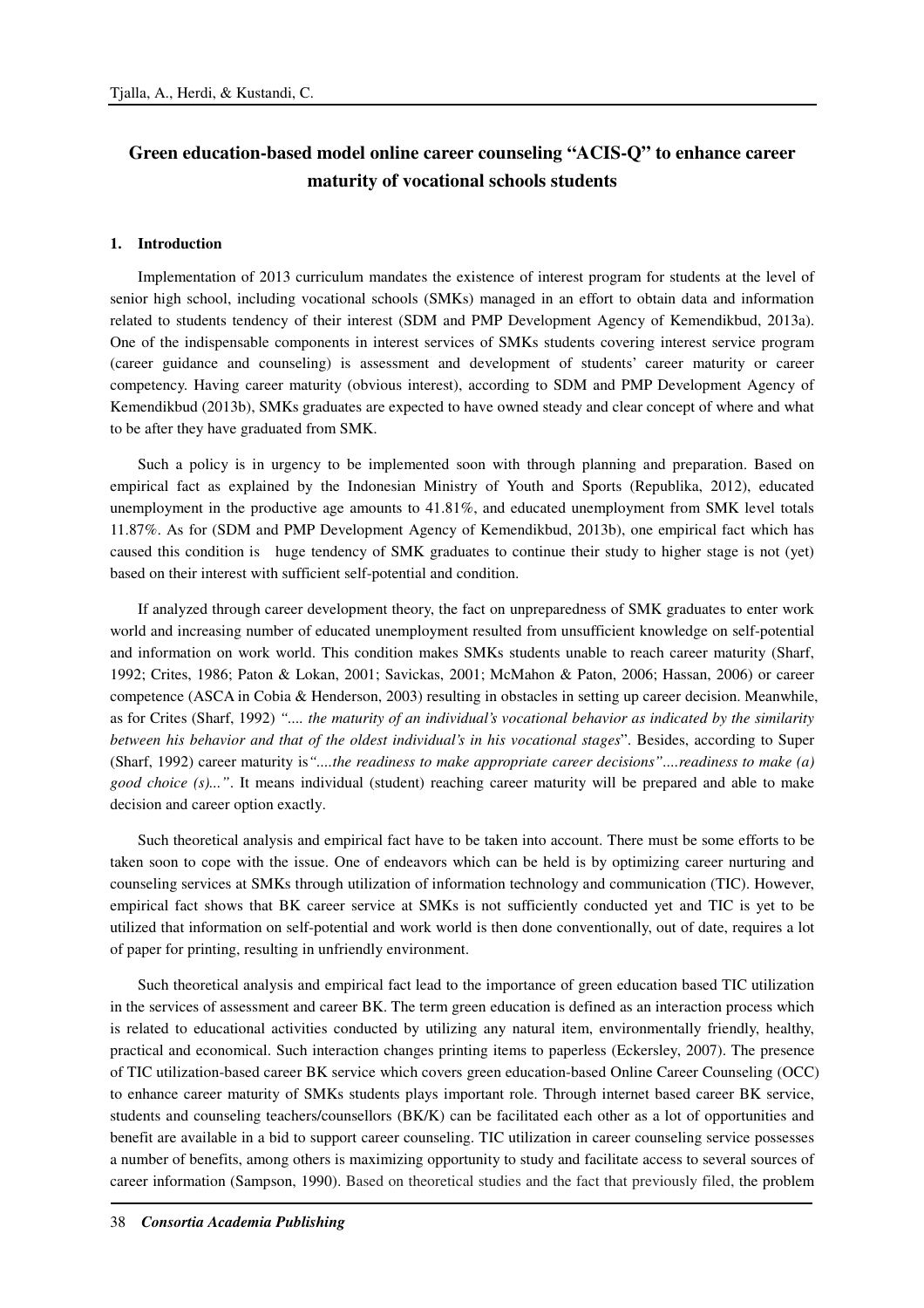formulation is proposed in this research as to what is the empirical description of career maturity of SMKs students at DKI Jakarta province? and what is the green education based model hypothetical OCC to increase career maturity of SMKs students?

### **2. Method**

### *2.1 Research Design*

This research uses Research and Development ( $R \& D$ ) method. Such a method is applied as this research is aimed at producing educational product, as (Borg  $\&$  Gall, 2003) stated that R  $\&$  D belongs to a process applied to develop and validate proceeds. The research result refers to green education-based model OCC to alleviate career maturity of SMK students.

### *2.2 Population and Sample*

Research population includes all the state-owned SMKs students at DKI Jakarta province for educational year 2013/2014. Sample determination is made by using multistage cluster random sampling technique. Sample consists of 292 students and 10 BK/K teachers from five state-owned SMK at DKI Jakarta province.

### *2.3 Measuring Instrument*

Data collection technique applies the instrument of career maturity. Such instrument has been developed based on career maturity construct as described by Super (Sharf, 1992). The form of career maturity instrument Form-A is made in rating scale 1-4 and Form-B is in the form of detail test. The other instrument is the real service of career BK at SMK and SMK students and BK/K teachers to green education based model OCC as to enhance career maturity of SMKs students*.*

### *2.4 Data Analysis*

Data analysis technique used to answer research questions on profile of career maturity before and after implementation of model OCC is descriptive statistics in the form of percentage. Category of position of career maturity profile of SMKs students either wholly or partly, aspect and its indicator uses ideal mean with the criteria of: if  $X > \overline{X}$  belongs to mature category and  $X \leq \overline{X}$  denotes immature category ( $X = total score$ ;  $\overline{X} =$ *mean*). Determination of total percentage, sub competence and its indicator applies the following formula:

# $P = \frac{f}{N} \times 100$

*Remarks*:  $P =$  percentage;  $f =$  frequency;  $N =$  number of respondents

Data analysis is computerized using SPSS 18.0 for Windows software. The second research questions are responded by following procedures of R & D method by Borg & Gall (2003).

### **3. Result**

### *3.1 Students Career Maturity*

Research result shows that career maturity of the 10th grade of students at state SMKs at DKI Jakarta province for educational year 2013/2014 based on self-evaluation generally stands at mature category (99.7%) and immature one (0.3%). However, if analyzed based on the result of IKK form-B data collection on career information competence, it is found that commonly students have yet to attain career maturity. Indication that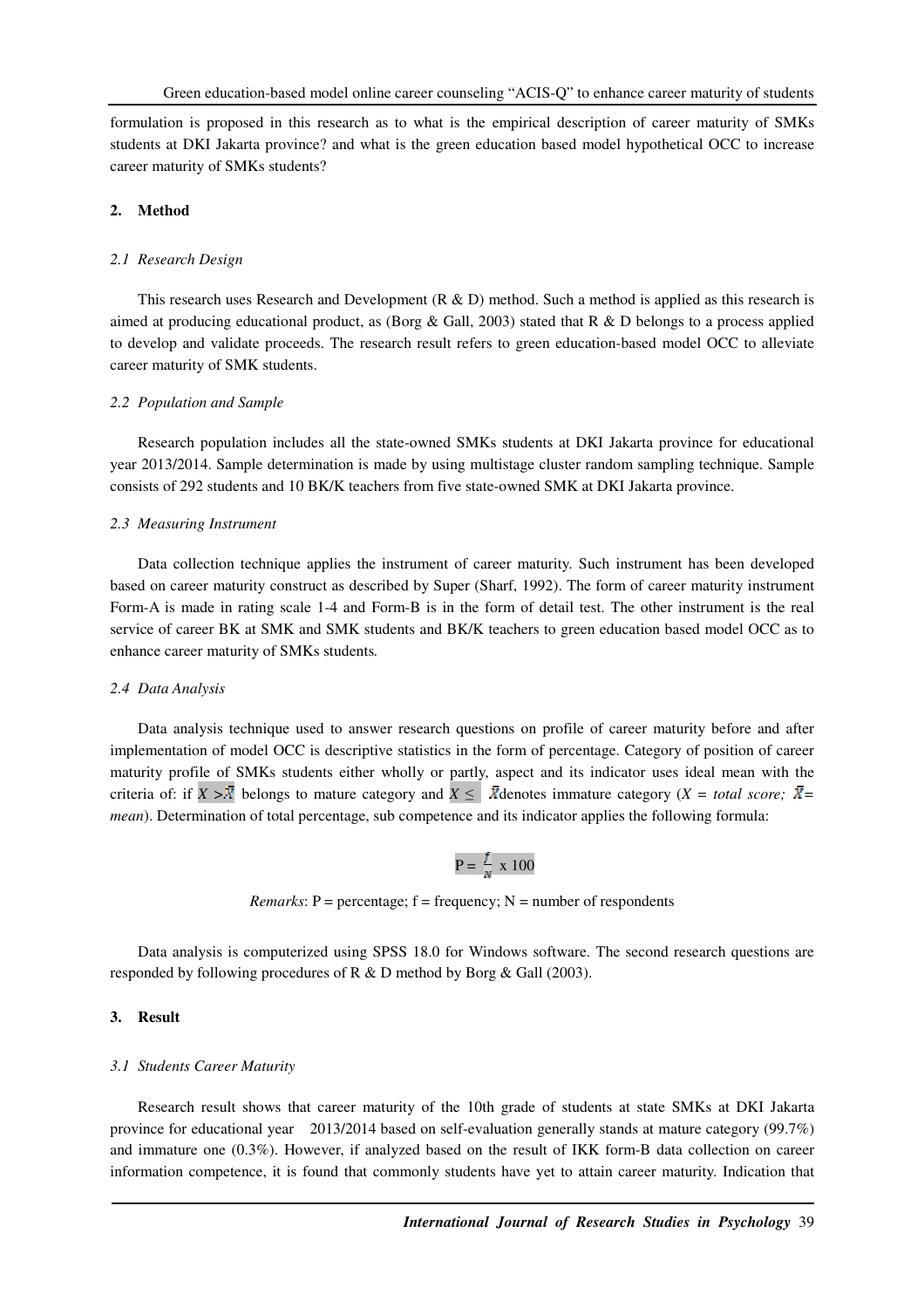they have not possessed yet sufficient career information competence is signaled by an absence of some accurate knowledge on the liked work group, yet to understand physical requirements which supports jobs, yet to understand psychological requirements which supports jobs (aptitude, interest, personality, values and achievement), yet to understand administrative requirements (academic qualifications and skill), yet to understand job descriptions, yet to understand work equipment required, yet to understand universities for further study (names of universities, faculties, stages and study programs), yet to understand factors that hinder and support aspired work, yet to understand steps in taking right career decision.

### *3.2 Reality and Need for Career BK Service*

At SMKs, research shows as follows: First, there exists service for career BK (58.6%), no/never securing service (12.3%), no idea (2%) and not filled in (26.7%). Second, service for career BK at SMKs where they study cover laptop, PC, LCD and other electronic media (27.4%), printing media (9.9%) others/without media, not filled in, and no idea (62.7%). Third, SMKs students need OCC-based service for career BK (57.7%), no idea (7.5%) not filled in (34.9%). Fourth, 57.7% of students and 100.0% of SMKs teachers of BK/K need model online career counseling to enhance career maturity of SMKs students. Fifth, information required by SMKs BK/K students and teachers includes self-potential (career assessment) and career information (information on self-development, information on universities and work world information).

### *3.3 Planning and Development of Green Education-based Model OCC*

Research shows that the need for green education-based model OCC at SMKs, either for students or BK/K teachers, is badly huge resulting in development of model OCC. Green education-based model OCC which is now under development is called Assessment and Career Information System-Q (ACIS-Q) website. The components of ACIS-Q website consists of six menus, among others: home, career assessment, career information, career counseling, customers' satisfaction and link. Home menu includes information on ACIS-Q website, such as background, suggestions and benefit, directions for use and teams of development and management. Career assessment menu covers measurement of aptitude, achievement, personality, career values, and career interest and career maturity. Career information menu contains a number of career information such as self-development, university information and work world information. Career counseling menu is designed for career counseling interaction and communication via internet. Customers' satisfaction menu includes questioners as to collect users' opinion on ACIS-Q website.

The core benefit which can be secured by using *ACIS-Q* website includes, among others, (1) to access, to dig, to understand, and to comprehend a number of core self-potentials in career, such as: quotient, talent, achievement, personality, career values, career interest and career maturity; (2) to dig some career information, namely: self-development, educational information, work world information and the other latest career information; (3) seeking service for career counseling via internet in order to make users more flexible wherever and whenever they do it; and (4) to facilitate in selecting and making career decision as being complete with strategy for career selection and decision making, and to dig supporting or hindering factors in career success.

### **4. Discussion**

Research demonstrates that self-assessment to career maturity of SMKs students at DKI Jakarta province stands at mature category. Ideally, students should be competent in career planning, exploiting career, understanding self-information, understanding information on work world, understanding information on work group, understanding the way how to make career decision and realizing career decision. If analyzed using IKK form-B instrument in the form of detail written test, most students cannot answer questions on career correctly. In other words, students have not yet reached actual career maturity. This is signaled by the students' incompetence in planning their career, lack of career information, lack of career exploration, and lack of knowledge on how to set up career decision and unable yet to realize aspired career. Students are still confused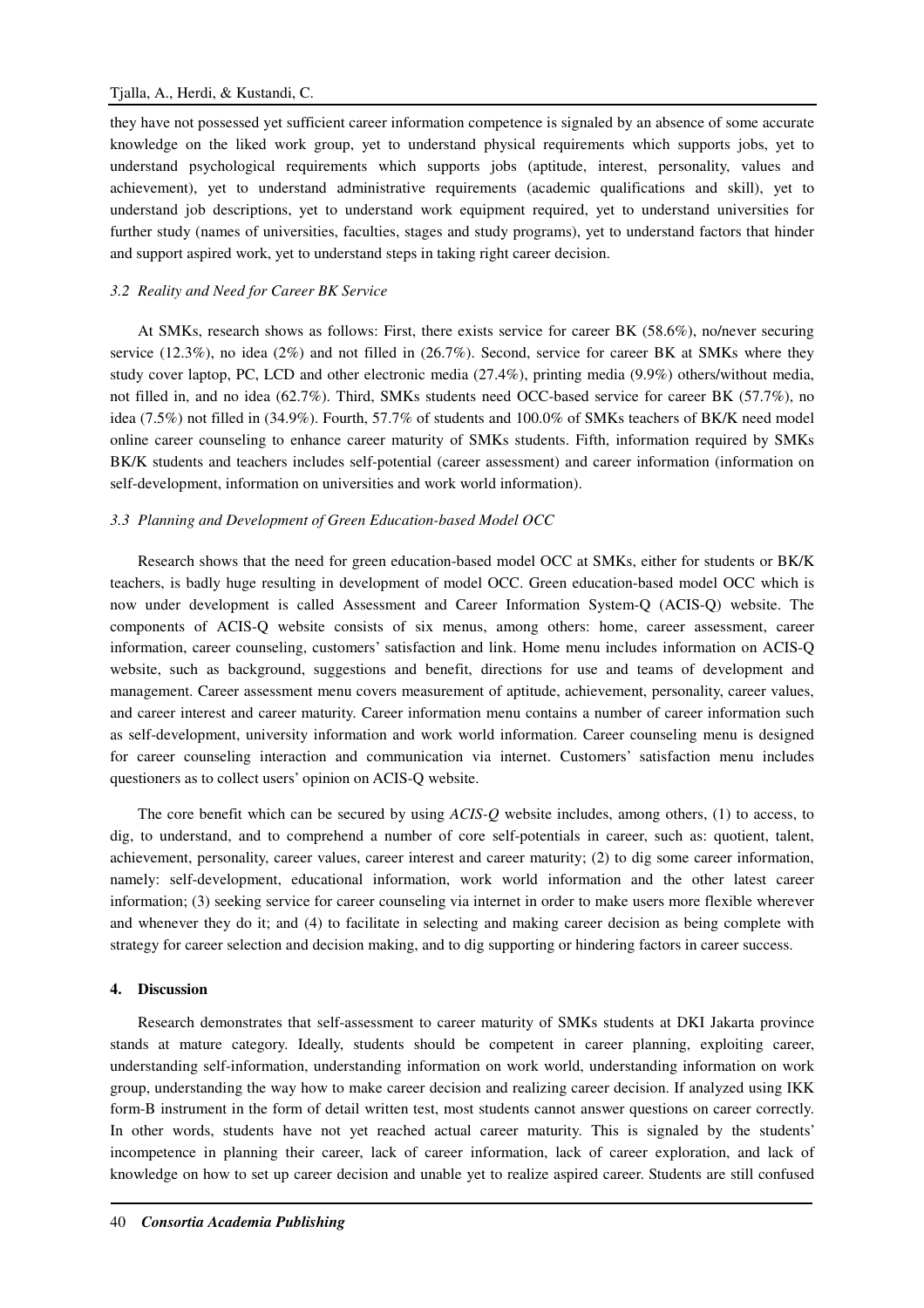in selection subjects at SMKs, subjects for further study upon graduating from SMKs, being confused in opting aspired job upon concluding SMKs and yet to possess accurate knowledge on self-potentials quotient, talent, interest, personality, achievement, values).

Longitudinal research result (Sharf, 1992) following development of a number of students at the 9th grade demonstrates that several vocational maturity characteristics, which include planning, accepting responsibility and awareness to some work aspects liked are not in order and unstable during SMA period. However, individual which is considered owning vocational maturity at the 9th grade based on their knowledge on occupation, planning and interest are significantly more successful when they start to enter adult age. This signals that there exists relation between career maturity and youth achievement in career awareness, their knowledge on occupation and ability of planning. Therefore, vocational attitude at the 9th grade possesses predictive validity for their future. In other words, individual who is successful in concluding his development duties at each stage tends to reach bigger maturity level at his further life period.

This research result certainly has implication on the importance of service for career BK at SMKs as to raise career maturity of SMKs students. Students are requested to attain consistent career maturity on self-assessment, written test result and real practice in daily life. This is necessary as based on Super's career development theory (Sharf, 1992) SMKs students' stands at career exploration level, especially at the tentative and transition level. Exploration level happens at the age of 15 to 24, that is when individual thinks of several career alternatives, but yet to take binding decision. At such level, individual begins conducting self-analysis, trying several roles as well as doing work or position exploration at school, during spare time or through vocational system. Tentative level starts at the age of 15 to 17. During this period, the aspects of need, interest, capacity, values and opportunities are started to be considered wholly. At the tentative period, options start to come out of the fantasy through discussions, working and even other activities. Meanwhile, transition level starts at the age of 18 to 21 marked by emergence of more realistic considerations as to enter work world or professional exercises as well as efforts to implement self-concept.

Other opinion is addressed by Herr (Herr & Cramer, 1990) stating that service for nurturing and career counseling at SMAs/SMKs is aimed at assisting students to: (1) learn relation between achievement, values, preference, personality, educational and career aspirations; (2) to analyze the latest personal competence related to required skill in a given career preference; (3) to learn to be responsible against career planning and its consequence; (4) to prepare individual's quality to enter further education and work skill courses; (5) to develop career knowledge and skill; (6) to test real career preference systematically; (7) to identify several alternative ways as to reach the objective of selected education and career; (8) to describe forms of further education which can be followed upon graduation from SMKs; (9) to identify ways to further education and/or occupation; (10) to possess accurate estimate on personal characteristics and achievement; (11) to develop special plan as to implement career goal; and (12) to conduct career plan.

Comprehensively and in detail, ASCA National Standards (Cobia & Henderson, 2003) has outlined that career nurturing and counseling program at schools are aimed at preparing the basics of attitude, knowledge and skills which can be used by students to be successful during transition from school to work world from one occupation to another during span of life. There exist three standards of career development which need to be attained by students which must be taken into account by BK/K teachers in holding service for career BK at school. Three standards of students career competence covers: (1) to possess skills to investigate work world in relation to individual knowledge and career decision making; (2) to possess strategy as to reach career goal in the future successfully and with heart's content; and (3) to understand relation between self-quality, education, training and work world.

A gap between ideal expectation and reality on career maturity and competence of SMKs students is not surprising as many factors affect career maturity achievement (Sharf, 1992) and career competence ASCA in (Cobia & Henderson, 2003). Mitchell and Krumblotz (Sharf, 1992) in their social learning strategy states that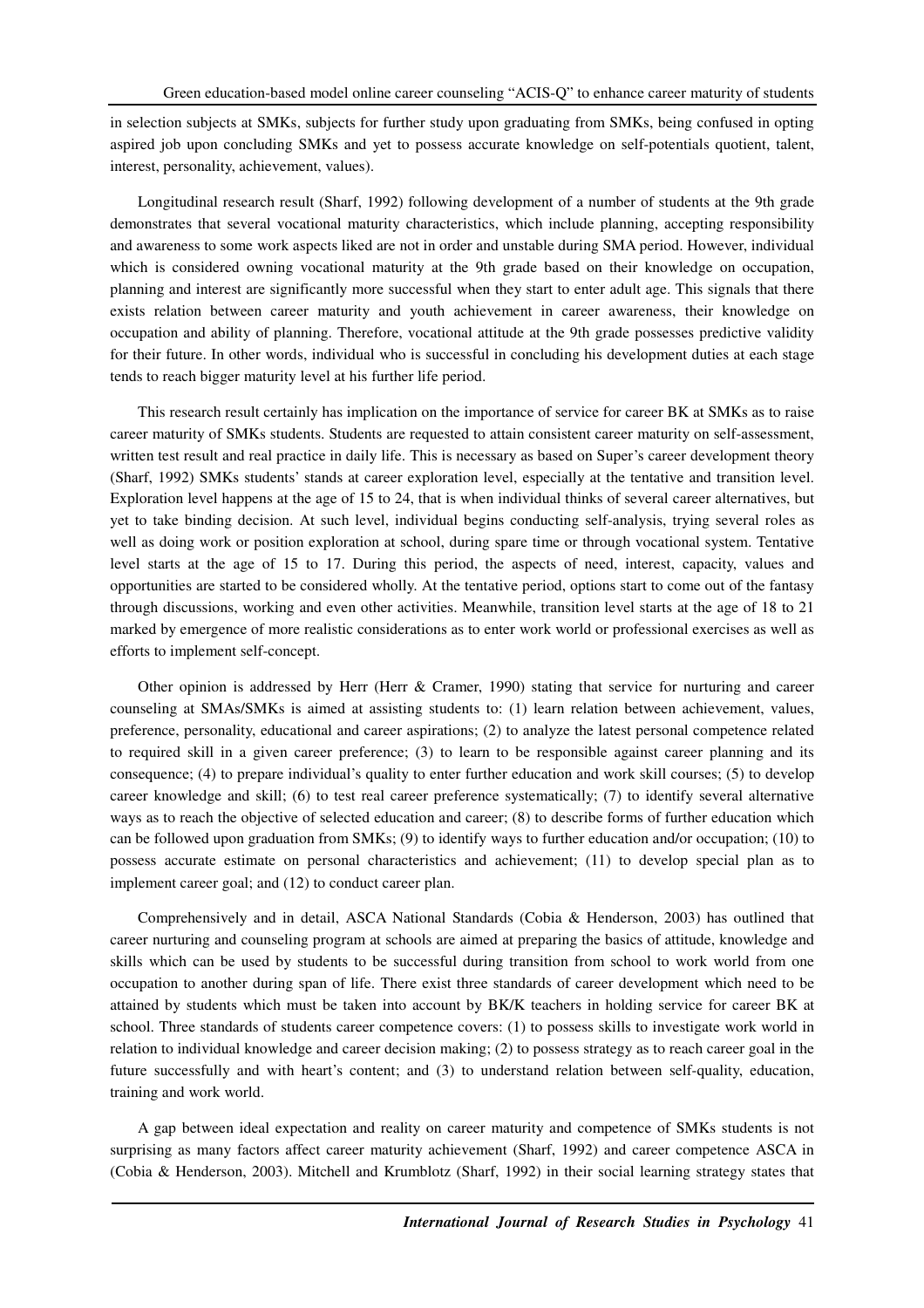components affecting individual career option constitutes genetically gift, condition and environmental events (social, education and work world), learning experience (instrumental and associated) and skilled in doing work. Taking into consideration the two experts' opinion based on perspectives of two different career development theories –career development theory (Super) and social learning theory (Krumboltz) it is found that one factor affecting individual career maturity (SMKs students) is educational environment. One of educational environments needs creating includes making career nursing and counseling at SMKs.

Based on this rational reference, this research tries to respond such need by developing model OCC ACIS-Q. This model is predicted to be effective in enhancing career maturity of SMKs students as it covers career assessment (self-potential related to quotient, talent, achievement, personality, career values, career interest, entrepreneurship personality, and career maturity); career information (self-improvement, educational information and work world). Argument on importance of model OCC ACIS-Q development is as follows. Internet development in the digital era has speedily influenced and resulted in career counseling revolution. Traditional career counseling through face-to-face process between career counsellor and the counselled changes to virtual career counseling through internet. Internet or online career counseling (Boer, 2001) is used as an instrument in career counseling service as to assist the counselled to exploit interest, career choice, vocational statistics, educational information, career information and occupational opportunities.

Other research held by Castilo and Kempner (2011) shows that access of Mexico-American students against counsellor to conduct career counseling experiences a lot of obstacles and problems. The existence of online career counseling helps the counselled access a number of career information more easily and speedily. Technology information and computer (TIK) covering computer and internet also impacts significantly on assessment of career nurturing and counseling. In career side, TIK and computer can be used for several years to access and provide career information. In fact, TIK program is widely used for career counseling. Career assessment with TIK application must be reconsidered in respect of career counseling. Research demonstrates that counsellors need computers during the process of career counseling assessment (Sexton et al. as cited in Whiston, 2000).

#### **5. Implication**

SMK students are urged to attain career maturity in order that they can choose and make correct career decision. Research has inferred as follows: First, based on self-assessment career maturity of SMK students generally they stands at mature category. However, test result of detail mostly shows immature which is designated by yet to possess complete career planning and career information, yet to understand work group information liked and how to set up career decision. Second, BK/K teachers and SMKs students mostly need green education-based model OCC. Information required covers self-potential assessment and career information.

Third, it is found green education-based model OCC called Assessment and Career Information System-Q (ACIS-Q) to enhance career maturity SMKs students. Model OCC "ACIS-Q" which has been developed in the first year research contains information on career assessment (achievement, personality, career personality, entrepreneurship personality characteristics, career values, career interest and career maturity), and career counseling menu via internet.

On the basis of the theoretical analyses and empirical facts, some efforts which can be taken as to improve students career maturity include, among others, : first, to explore some self and career information, to conduct career counseling via internet by utilizing ACIS-Q website and some other sources on career information. Second, BK/K teachers are expected to use green education-ACIS-Q website as a supporting system for career BK service at SMKs, especially in order to access self-potentials and career information. Third, further researchers are urged to make this research result as a pilot project in a bid to develop and complete contents of ACIS-Q website, to add menu to analyze relation between self-potentials and correct career information as well